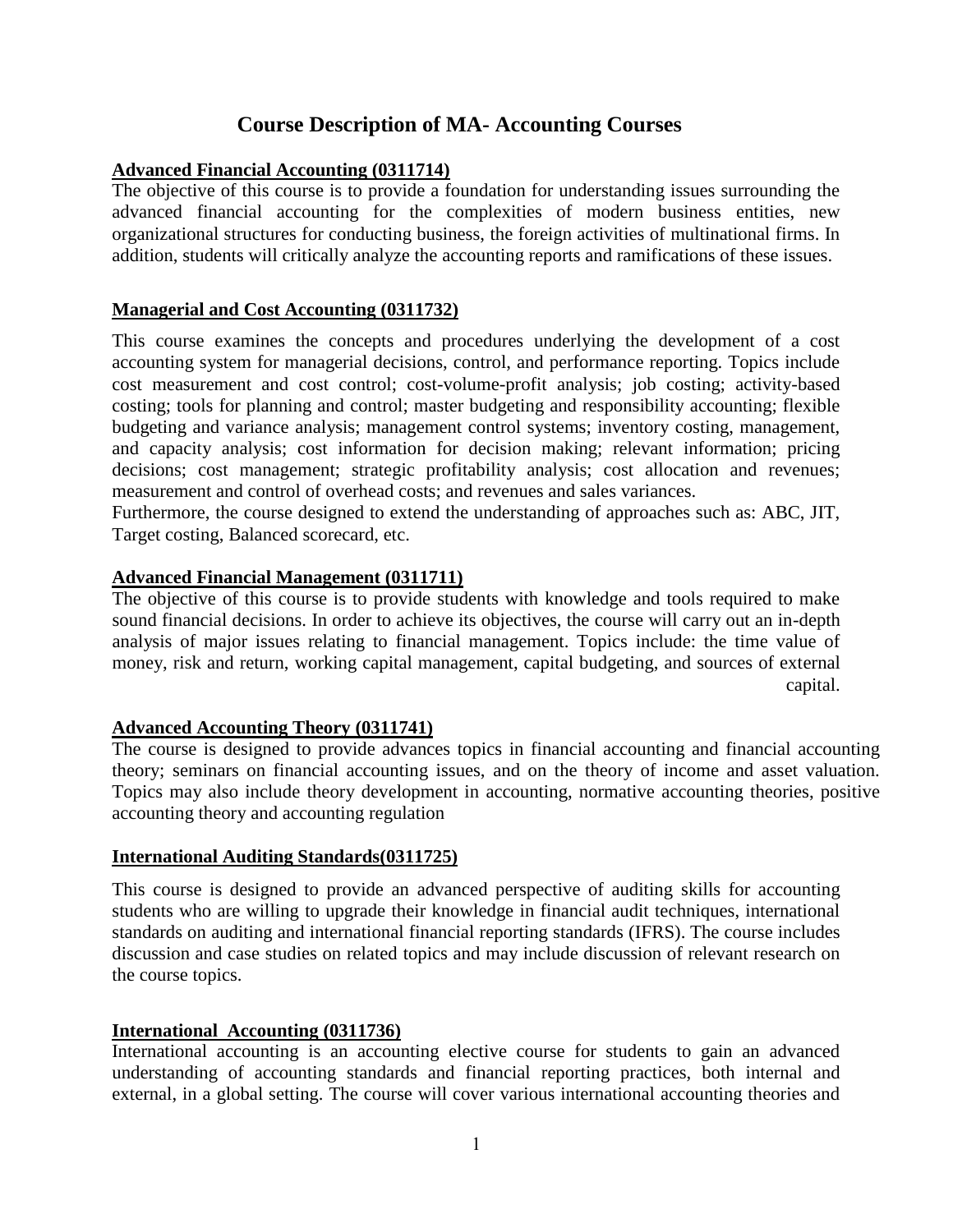practices in order to provide students with the necessary skills in analyzing, comparing and interpreting consolidated financial statements that are presented by multinational and transnational corporations.

#### **Research Methodology in accounting (0311708)**

The course includes important and relevant topics to expand students' research skills. It focuses on understanding the basic concepts of research and its methodologies, identifying and applying the steps in the research process, including problem definition, critical literature review, identification of variables and links among variables, developing a set of hypotheses, measuring variables using all types of scales, using data collection methods, the different sampling designs, writing research reports, research ethics, and a review of quantitative data analysis including descriptive statistics, T tests, ANOVA, correlation, regression. Students will be able to apply research skills using a variety of computer applications with SPSS and real cases.

### **International Financial Analysis and Reporting (0311722)**

The objective of the course is to equip students with the knowledge, abilities, tools and methods from the field of financial accounting that are necessary for accountants.

This module is mainly focused on how to on how to read and interpret annual financial reports based on international accounting standards; take the decisions regarding the current solidity and future perspectives of businesses, and give opinions regarding the financial performance, the situation and perspective of the reporting entity publishing annual reports.

### **Advanced Accounting Information Systems (0311742)**

The course includes the design and operation of accounting information systems as affected by information theory, computers, and behavioral concepts underlying internal controls. Specifically, at the end of this course, students will be able to: 1) document an accounting system or subsystem using narrative descriptions and flowcharts; 2) apply advanced Excel topics such as VLOOKUP and Pivot tables; 3) analyze and recommend internal controls appropriate to different accounting systems, and understand the standards of conduct that impact the need for controls; 4) identify the basic functions and interactions of the revenue, procurement, HR, production, and general ledger accounting systems and the threats to each subsystem; 5) identify existing technologies (e.g., Mobile and tablet) that can be used for business applications; and 6) distinguish how accounting information systems are used to achieve different organizational objectives and how they improve planning and control in an organization, as well as ethical issues involved in these choices.

### **Advanced Auditing (0311735)**

This course has been designed with topics to prepare students for the responsibilities and challenges faced as an auditor. It will provide understanding of auditing and other assurance service, the nature, role, purpose and scope of internal control, internal  $\&$  external audit, and the need of independent person in this profession, ethics, legal liability of auditors, and identifying areas of control risk and fraud, using evidence to identify needs of documentation, audit of transaction cycles, and applying the findings of the auditing reports to develop the concept of quality control in an audit.